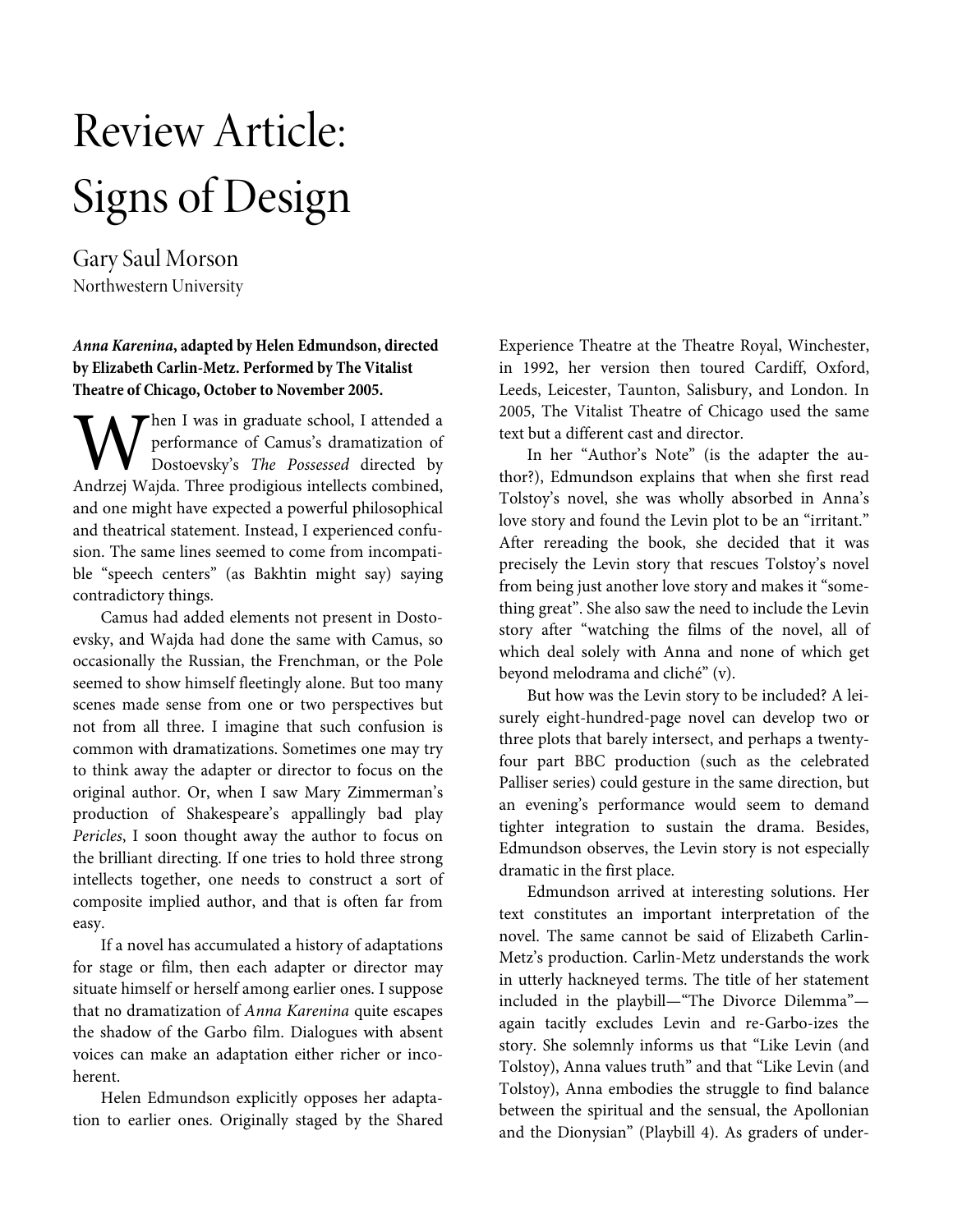graduate papers can testify, Nietzsche has a lot to answer for. Carlin-Metz also discovers that the play is about the repressive social conditions of "Tsarist Russia."

Fortunately, it was easy to think away Carlin-Metz's weak ideas and focus on Edmundson's interpretation, which invites those familiar with Tolstoy's novel to rethink critical orthodoxies.

## **The Metanarrative**

Edmundson links the Levin and Anna stories by constructing a kind of metanarrative. Levin and Anna repeatedly address each other about their lives. "Where are you now?" one asks the other, and then a scene begins in which one character experiences and the other witnesses. More often, Anna tells her story to Levin and tries to justify herself; Levin comments on the morality and honesty of what she does, thinks, and says.

The play begins with Levin watching Anna encounter the "muffled figure" of her dreams, thereby establishing his presence in her deepest thoughts. After Levin and Anna have addressed each other repeatedly, Stiva is still able to say: "Do you know this man has never met Anna. After all these years. It's incredible" (Edmundson 75). By this point, we have witnessed the two address each other numerous times, and so Stiva's comment appears designed to make explicit, as if such explicitness were needed, that their conversations have taken place in a time outside of time. Unfortunately, its palpable falsity to our experience, coming from someone who is less than truthful, renders Stiva's comment unintentionally comic.

Edmundson uses Levin's perspective to indicate the ways in which Anna plays false. Edmundson seems to think, as I have argued, that Anna adjusts her memories of Karenin and teaches herself to see him in the worst possible light so as to ease her conscience. At the beginning of the play, she appreciates Karenin. "He is good to me," she tells Levin, and when Karenin tells Anna that Stiva is to blame for the quarrel with Dolly, "even though he is your brother," the stage direction declares: "Anna smiles. She likes this absolute morality in her husband" (1).

## **How Do We Identify the Authoritative Voice?**

Stage directions here embody an interesting form of authority. When Anna says that Karenin is good to her we may suspect that she is merely trying to convince herself. The words are suspect. In novel or play, whenever Anna's earlier assessments of her marriage conflict with her later ones, we may regard either set as rationalization.

In a realist novel, third person testimony is also often unreliable because ever since Jane Austen it has been common to use such statements to report not the author's views but the character's thoughts, either actual or what she might say to herself if she verbalized her feeling. Formally, this device is still sometimes called "free indirect discourse" although by now many have come to accept Bakhtin's idea that it is not the stylistic or grammatical form but the particular kind of double-voicing that makes this device the trademark of the realist novel. Regardless of what terminology one uses, it is clear that in a realist novel the veracity of statements reporting a character's thoughts depends crucially on whether the statements are authorial testimony or a paraphrase of the character's inner speech.

Consider Anna's thoughts at the races as Tolstoy himself describes them:

She was aware of her husband approaching a long way off, and she could not help following him in the surging crowd….She watched his progress to the pavilion, saw him now responding condescendingly to an ingratiating bow, now exchanging nonchalant greetings with his equals, now assiduously trying to catch the eye of some great one of this world, and tipping his big round hat that squeezed the tips of his ears. All these ways of his she knew, and all were hateful to her. "Nothing but ambition, nothing but the desire to get ahead, that's all there is in his soul," she thought; "as for these lofty ideals, love of culture, religion, they are only so many tools for advancing." (219)

We may ask: Is Karenin really "assiduously trying to catch the eye of some great one of this world"? Or is this how Anna perceives his behavior or, even, tries to perceive it? In my view, the reference to "ears" indicates that these impressions, though delivered in the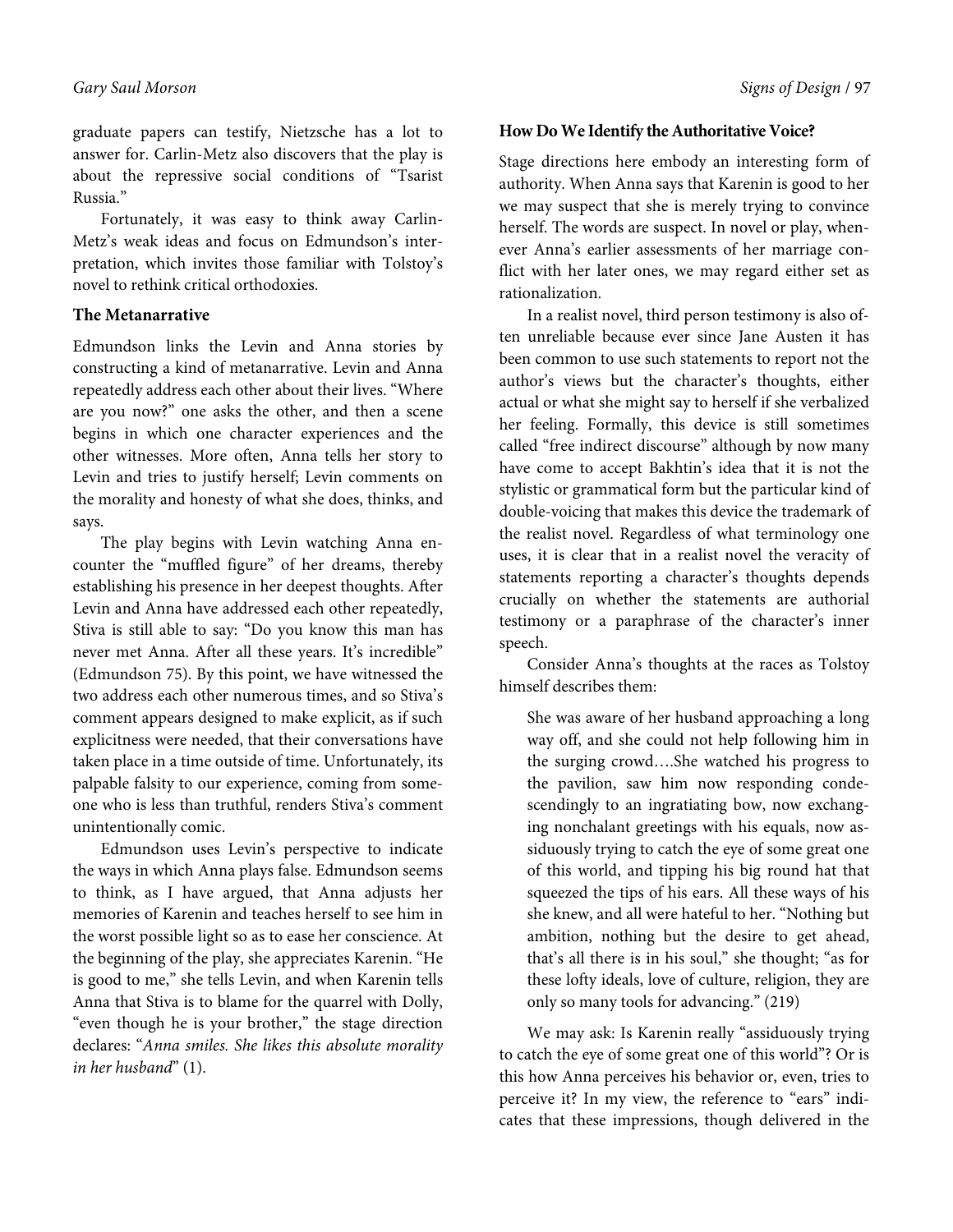third person, belong to her. The final direct quotation of her thoughts also suggests that the preceding thoughts were hers as well. We slide deeper and deeper into her perspective until we reach her very words. Nevertheless, as I can testify from experience, thoughtful critics disagree even on cases that (to me) are as clear as this one.

Is there any way that a novelist can make a statement about a character's thoughts not plausibly interpretable as a paraphrase of the character's inner speech? One method, I think, involves the use of negatives. If the author says what a character is not thinking, it is hard to imagine that the character is thinking just that. The character cannot be conscious of what is not in her mind. The passage about Anna at the races continues:

"It's the breath of his life—falsehood. He knows all about it, he sees it all; what does he care if he can talk so calmly? If he were to kill me, if he were to kill Vronsky, I might respect him. No, all he wants is falsehood and propriety," Anna said to herself, not considering exactly what it was she wanted of her husband, and how she would like to see him behave. She did not understand either that his peculiar loquacity that day, so exasperating to her, was merely the expression of his inward distress and uneasiness. As a child that has been hurt skips about, putting all his muscles into movement to drown the pain, in the same way Aleksey Aleksandrovich needed mental exercise to drown the thoughts of his wife which in her presence and in Vronsky's, with the continual iteration of his name, would force themselves on his attention (210).

"She did not understand": the reason for Karenin's peculiar loquacity, and the simile of the child in pain, must belong to the author because they are what Anna is not thinking.

In a drama, stage directions can play the same role. Edmundson's comment—"Anna smiles. She likes this absolute morality in her husband"—clearly indicates that Anna does in fact like Karenin's absolute morality (at this point). The reason stage directions carry this authority is not strictly speaking because they are stage directions but because we do not expect stage directions to be in free indirect discourse, all the more so

because we know the stage directions only when we read the play.

# **Showing Falsity**

Edmundson also uses the adaptation's metanarrative the story of Levin's "conversations" with Anna—to indicate the ways in which Anna deceives even herself. In the novel, readers may overlook Anna's neglect of contrary evidence, her strategic forgetting. But in the adaptation Levin interrupts to remind her of it:

ANNA [to Karenin, ironically]: Oh how Christian, how generous, you vile disgusting man.

LEVIN: You don't mean that.

ANNA: I despise you. I…hate every little bit of you.

LEVIN [quoting Anna's earlier words]: "He is good and kind and remarkable in his way."

ANNA: You don't know—no one knows except me. Everyone thinks he's so religious and highprincipled and but [sic] they haven't seen what I've seen, they don't know how he has humiliated and crushed everything that was living in me.

LEVIN: I have seen you happy with him.

ANNA: That was pretense.

LEVIN: It was not. (Edmundson 39)

When Anna gets ready for the ball, Levin asks her what she is doing, and when she replies that she is simply getting ready for the ball, Levin answers: "That's not what I mean" (16). Levin witnesses and is disgusted by the consummation scene.

In the novel, Karenin, after his conversion at Anna's apparent deathbed, offers Anna a divorce and custody of Seryozha. He offers to plead guilty to a fictitious charge of adultery, thereby endangering what he believes to be his immortal soul, so she can remarry (and he cannot). Anna refuses because, as she says, she does not want to be indebted to his generosity—a truly Dostoevskian motive that leads her to abandon her son. When she later wishes she had Seryozha and the divorce, she speaks as if she never had the choice. She tells Dolly that she loves two beings and one love necessarily excludes the other—quite forgetting that she could have had both, and at this point has still not even asked for the divorce Karenin offered. Vronsky has in fact asked Dolly to bring the matter up because he has failed to get her to take the matter seriously.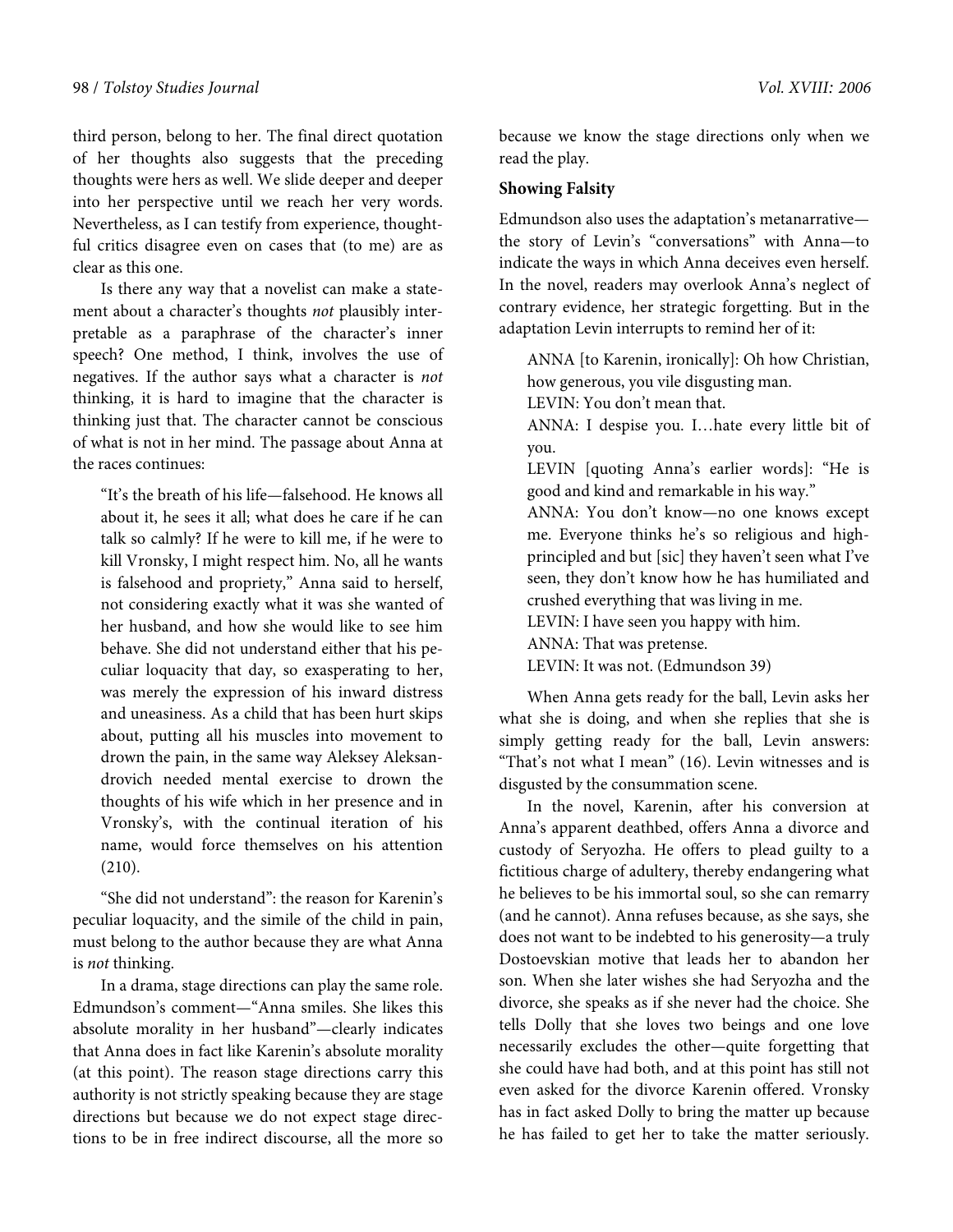Strangely enough, critics have repeatedly overlooked the fact that Anna could have had Seryozha testimony, perhaps, to how thoroughly they identify with the heroine. Just as Anna forgets, so do they.

But Edmundson does not forget. To be sure, she changes Anna's motive—in the adaptation, Anna refuses Seryozha out of a sense that as a guilty woman she does not deserve him—but Edmundson, again through a dialogue with Levin, indicates that such a motive also raises moral questions:

KARENIN: I can see that my presence irritates you….Tell me what you want, Anna, Tell me what would give you happiness, and you will have it. Pause

Do you wish for a divorce? You may have a divorce.

ANNA: I don't know….I…. (She cannot answer.) KARENIN: Do you wish to see Alexei Vronsky? ANNA: Yes. Yes.

VRONSKY runs in and takes her in his arms and kisses her passionately. KARENIN turns and goes.

ANNA: Oh, God, what am I doing?

LEVIN: Don't do this. Anna, don't.

ANNA: I am yours now. You have taken possession of me.

VRONSKY: We will go to Italy.….

LEVIN: If you do this, I will have nothing more to do with you.

ANNA: I don't want a divorce, it's all the same to me now. I will not take Seryozha. I don't deserve him.

LEVIN: You are leaving your child? You ask God for forgiveness and throw it back in his face. (59)

Of course, nowhere does Tolstoy explicitly offer this condemnation for abandoning Seryozha when she could have kept him. He suggests it, and Edmundson makes the suggestion explicit. But perhaps what Edmundson makes explicit is what Levin, not the author or adapter, would say to Anna? Either way, the suggestion hangs in the air and the audience must consider it.

# **"This Is My Story"**

Edmundson also suggests (as I have) that Anna is a consummate narcissist. The opening scene features a conversation between Anna and Levin in which she

repeats her name and tries to claim the story as hers alone:

ANNA (not seeing him): Anna Karenina. Anna Karenina. I was a shy girl with red hands. Now people nod and bow to me and call me Anna Karenina and kiss my hand, which is white. Anna. Anna.

LEVIN: Anna.

At the sound of his voice, she rises and backs away. I am a friend of your brother, Stiva… ANNA: You are Levin. You are Constantine Levin. Why are you here? LEVIN: I don't know. ANNA: This is my story. LEVIN: It seems it is mine, too. ANNA: I don't understand. (1)

Anna's repetition of her own name apparently corresponds to the indications of narcissism in the novel: her servant is Annushka, her daughter is Annie, and when she takes an English girl under her protection, the girl's name is Hannah. Anna surrounds herself with self-portraits. We constantly find her changing her clothes or standing in front of the mirror. Edmundson has her preening and asking Levin about her looks when she is on the way to suicide. When she reads an English novel, she does so narcissistically: it is distasteful for her to follow other people's lives. Edmundson has her say, a bit too explicitly, "I am reading an English novel on the train and the hero is getting what he wants from life, and I can hardly bear to read it because his story is better than mine" (17).

Of course, Anna is the eponymous heroine, and so the repetition of her name, especially in an opening scene of an adaptation, recalls the novel's and the play's title. Given the dual plot, it leads us to ask why the novel is called Anna Karenina, rather than, let us say, Two Families (as Tolstoy once considered calling it). Or Tolstoy could have picked some other title that fits more than one plot in a multi-plot novel like (to cite two novels Tolstoy had in mind when writing Anna) Middlemarch or Can You Forgive Her? Eliot's title invokes the place and culture that shape the lives of all characters, and Trollope's question applies to the heroines of both major plots, Alice Vavasor and Lady Glencora.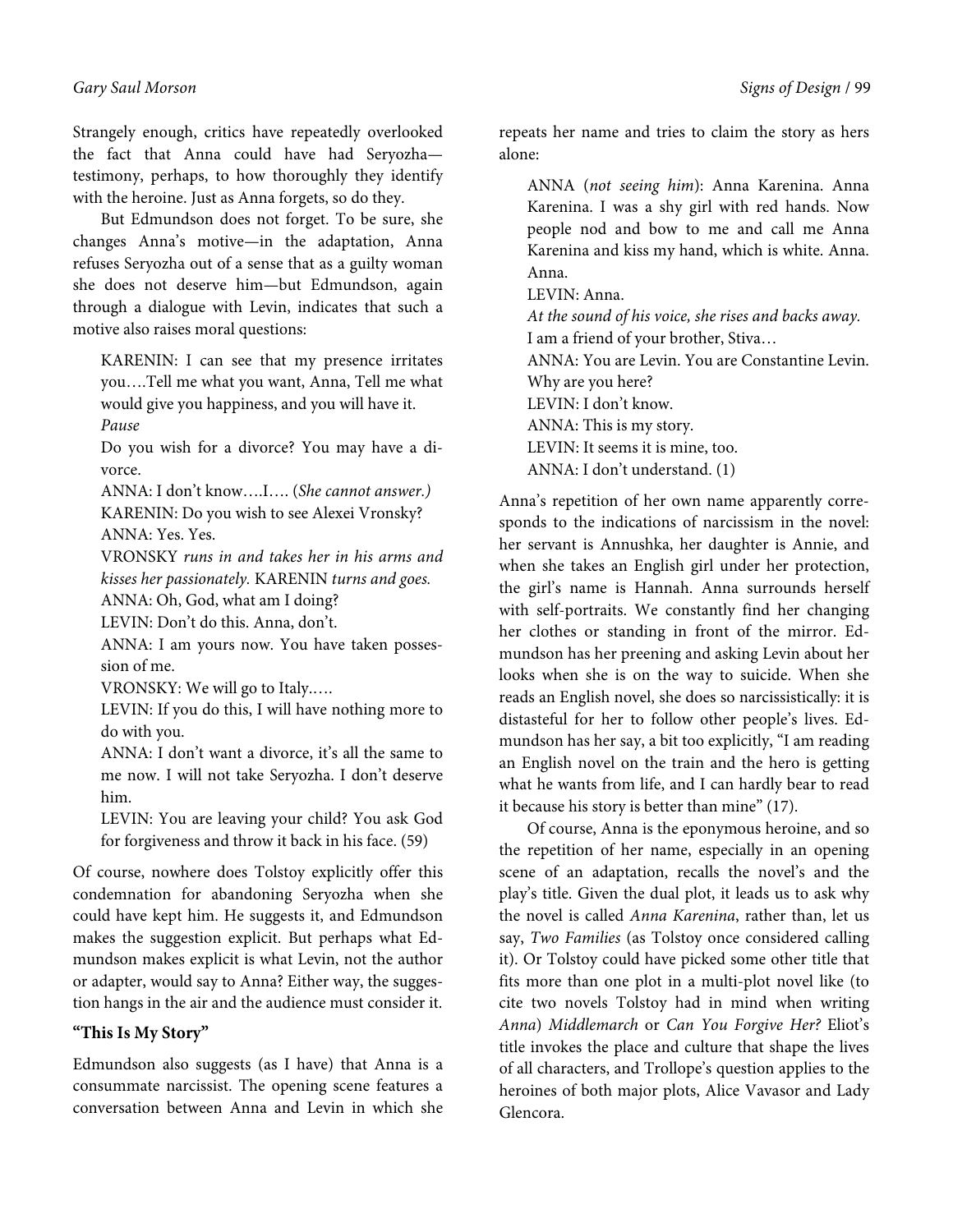If we consider Anna's narcissism, the reason for the title suggests itself: it is what Anna would call the novel. "This is my story"; I do not understand why you, Levin, are here; the story is about me, Anna Karenina, Anna Karenina, Anna, Anna. Edmundson, whose preface differentiates her adaptation from others because it is not only about Anna Karenina, also differentiates her view from Anna's. Think of the difference when this title applies to a dramatization that includes only her story as opposed to naming the novel or adaptation that includes both stories. I myself believe that Tolstoy's title is to be understood as the work's first instance of its heroine's inner speech.

# **The Walking Symbol**

At times, Edmundson makes her points in a heavyhanded way. Perhaps the need to give dramatic unity to a sprawling work in which a great deal is not dramatic leads to shortcuts that are too short. The "muffled figure" from Anna's dream, who represents death as unambiguously as a grim reaper, reappears frequently as a kind of metacharacter. I will not repeat my reasons for thinking that Tolstoy's novel does not rely on foreshadowing; it is, instead, Anna who believes in omens. But even if one does think the novel uses foreshadowing, one may be disturbed by a walking symbol. The dramatization begins:

Music

A man, LEVIN, is standing in the shadows of the stage, watching.

A bent, muffled figure enters, dragging a sack. He mutters. There is the sound of a hammer on iron.

A woman, ANNA, follows the figure. She is scared, agitated, but she wants to see his face and hear his words….She takes hold of the sack, clings to it, and is dragged across the stage. She is desperate. The figure goes. (1)

One can almost hear the high-school English teacher reciting: Now, class, what does the muffled figure represent?

When Karenin experiences Christian love, it is this love that, amazingly, actually saves Anna's life: with the power of such love, he "summons all his strength and removes the arms of the muffled figure from around her" (Edmundson 58). In the novel, we are told that if not for Karenin, the baby Annie would have died, but here it is Anna whom he saves, and not because of prosaic care (as with Annie) but because of a mystical power. One danger of thinking Tolstoy uses foreshadowing becomes apparent: where one mystical power reigns, why not others? Realism goes by the by.

## **Allegory?**

….

Edmundson's treatment of the horse race is heavy handed in a more interesting way. Like so many critics, she sees the race as allegorical: Anna is Frou-Frou, the beautiful mare, and Vronsky makes an unpardonable mistake with one as with the other. Edmundson's scene dramatizes this reading:

ANNA: I am at the race track. He is riding in the last race….All the other riders have stallions—big, powerful horses which stamp the ground, but Alexei has a mare called Frou Frou. She is delicate, with fine soft akin and a gentle head, but she is spirited too and her neck is strong and she has good blood in her veins.

VRONSKY calms ANNA as if she were a horse. She is nervous he is calming her…

VRONSKY has seduced ANNA down upon the ground and now he is riding her like a horse.

The audience witnesses Vronsky riding Anna: a blatant literariness we might expect from a lesser writer, but not from Tolstoy. If we find this scene grotesque, we may ask whether the conventional allegorical reading is also inadequate. I think Barbara Hardy's contrast between Lawrence and James on the one hand and Tolstoy on the other is correct:

When Vronsky loses the race and kills his mare the scene is not, I think, symbolic in the way suggested by Joyce Cary in his book Art and Reality. We do not have to translate the objects and events and see them as transparent windows for the main relationships of the action. They exist in themselves, as characteristic and particular demonstrations. Vronsky's fatigue and anxiety before the race link his love with his failure, in the most practical way…Each moment has its convincing immediacy, and falls naturally into the total impression of character and action with the absolute